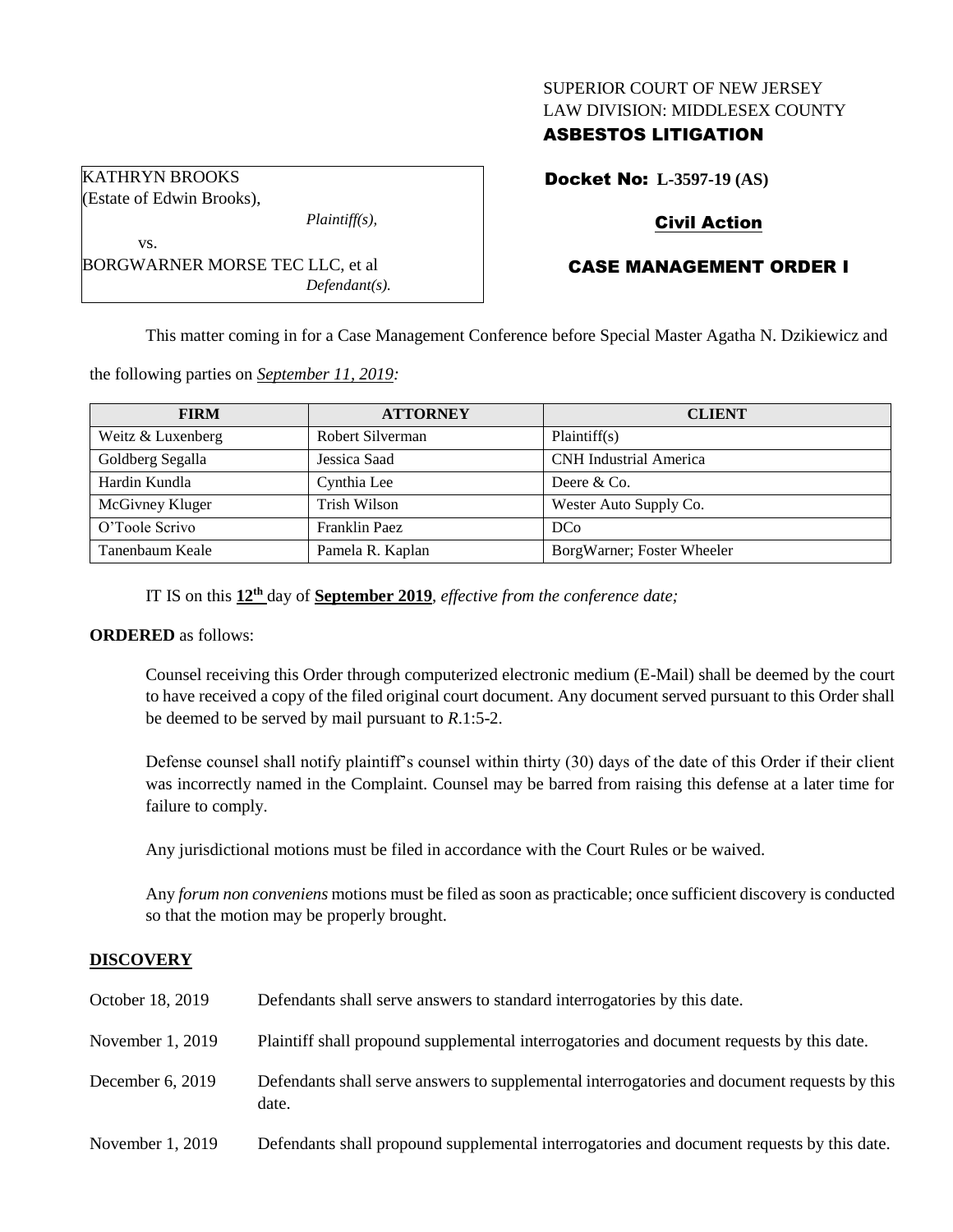| December 6, 2019  | Plaintiff shall serve answers to supplemental interrogatories and document requests by this<br>date.                                                                                                        |
|-------------------|-------------------------------------------------------------------------------------------------------------------------------------------------------------------------------------------------------------|
| February 28, 2020 | Fact discovery, including depositions, shall be completed by this date. Plaintiff's counsel shall<br>contact the Special Master within one week of this deadline if all fact discovery is not<br>completed. |
| February 28, 2020 | Depositions of corporate representatives shall be completed by this date.                                                                                                                                   |

#### **EARLY SETTLEMENT**

June 12, 2020 Settlement demands shall be served on all counsel and the Special Master by this date.

### **MEDICAL EXPERT REPORT**

| February 28, 2020 | Plaintiff shall serve medical expert reports by this date.                                                                                                                                                                                               |
|-------------------|----------------------------------------------------------------------------------------------------------------------------------------------------------------------------------------------------------------------------------------------------------|
| February 28, 2020 | Upon request by defense counsel, plaintiff is to arrange for the transfer of pathology specimens<br>and x-rays, if any, by this date.                                                                                                                    |
| July 10, 2020     | Defendants shall identify its medical experts and serve medical reports, if any, by this date. In<br>addition, defendants shall notify plaintiff's counsel (as well as all counsel of record) of a<br>joinder in an expert medical defense by this date. |

#### **LIABILITY EXPERT REPORTS**

| March 31, 2020 | Plaintiff shall identify its liability experts and serve liability expert reports by this date or<br>waive any opportunity to rely on liability expert testimony.           |
|----------------|-----------------------------------------------------------------------------------------------------------------------------------------------------------------------------|
| July 10, 2020  | Defendants shall identify its liability experts and serve liability expert reports, if any, by this<br>date or waive any opportunity to rely on liability expert testimony. |

### **SUMMARY JUDGMENT MOTION PRACTICE**

- April 10, 2020 Plaintiff's counsel shall advise, in writing, of intent not to oppose motions by this date.
- April 24, 2020 Summary judgment motions shall be filed no later than this date.
- May 22, 2020 Last return date for summary judgment motions.

#### **EXPERT DEPOSITIONS**

August 7, 2020 Expert depositions shall be completed by this date. To the extent that plaintiff and defendant generic experts have been deposed before, the parties seeking that deposition in this case must file an application before the Special Master and demonstrate the necessity for that deposition. To the extent possible, documents requested in a deposition notice directed to an expert shall be produced three days in advance of the expert deposition. The expert shall not be required to produce documents that are readily accessible in the public domain.

 $\_$  , and the set of the set of the set of the set of the set of the set of the set of the set of the set of the set of the set of the set of the set of the set of the set of the set of the set of the set of the set of th